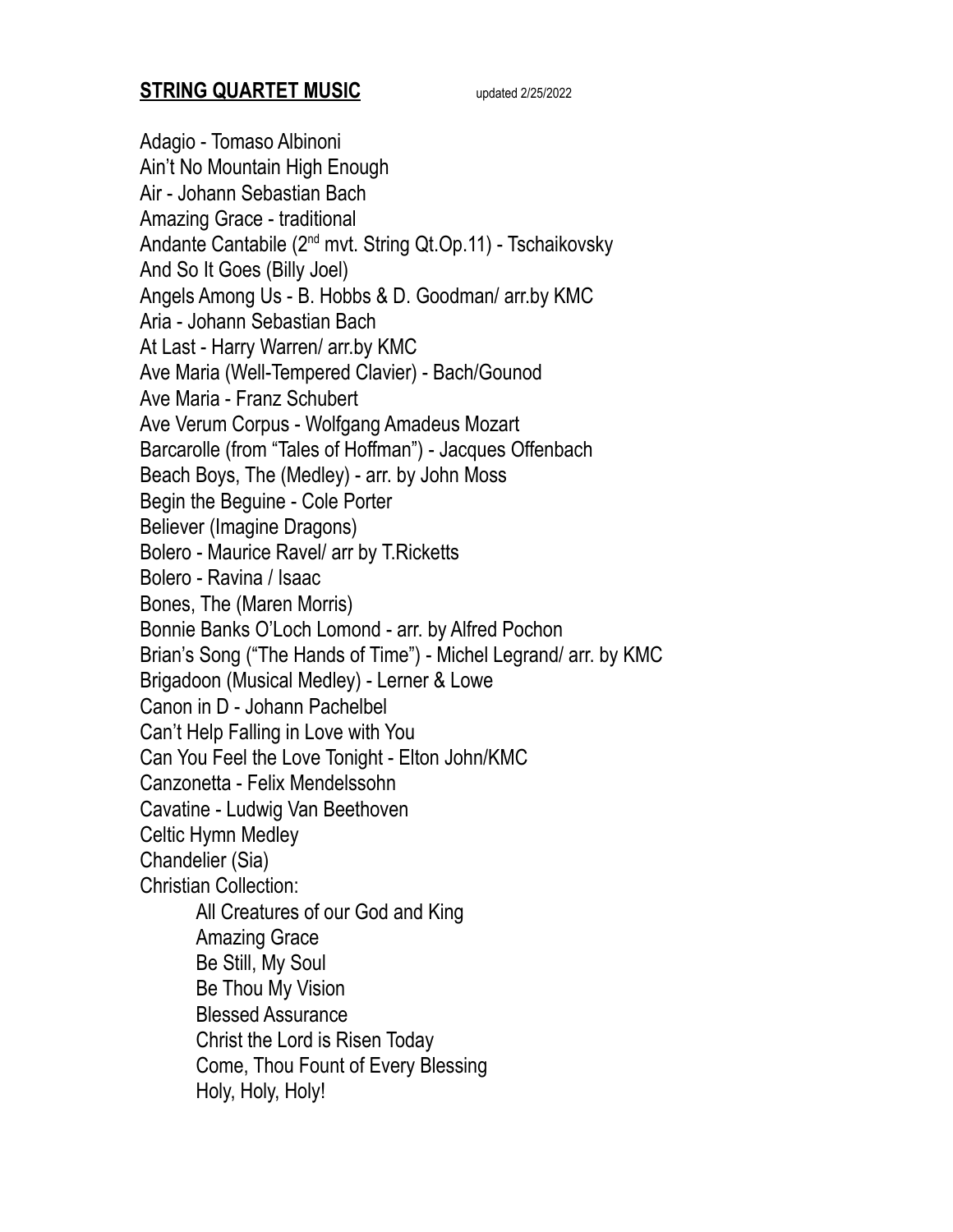It Is Well with My Soul When I Survey the Wondrous Cross Claire de Lune - Claude Debussy Come Thou Fount of Every Blessing - traditional / Valadez Count on Me (Bruno Mars) Days of Wine and Roses - Henry Mancini Drink to Me Only with Thine Eyes - Old English Folk Song Eighteenth Variation (Rhapsody on a Paganini tune) - Rachmaninoff Eine Kleine Nachtmusik - Wolfgang Amadeus Mozart Eleanor Rigby/And I Love Her - John Lennon& Paul McCartney Embraceable You - George Gershwin/ arr.by Steven Rosenhaus Endless Love - Lionel Richie/ arr.by KMC England (from "The Vow") - The National Entertainer, The - Scott Joplin/ arr. by Lajos Vigh Fascination (Valse Tzigane) - F.D. Marchetti/ arr.by R. Longfield Fiddler on the Roof (Musical Medley) - Harnick & Brock Four Seasons Selections - Antonio Vivaldi/ arr.by L. Latham Funiculi Funicula - Luigi Denza/ arr. by Bill Thorp Fur Elise - Ludwig van Beethoven Game of Thrones - Ramin Djawadi/ arr. by Arturo Hernandez God Gave Me You (Blake Shelton) - Dave Barnes/ arr.by KMC Gone With the Wind (Main Title Theme) - Max Stein/ arr.by C.B. Padron Good Day for Marrying You (David Barnes) Halo - Beyonce/ arr. by B. Jovanovic Happy Birthday - traditional Happy Birthday Variations - Mildred J. Hill Happy Trails - Dale Evans Harry Potter Movie Selections: Dumbledore's Army Fireworks (Order of the Phoenix) Friends, The Hogwart's Hymn In Noctem Neville's Waltz Potter Waltz Ho Hey (Lumineers) Hornpipe (from Water Music) - George Frederic Handel How Great Thou Art - traditional/ arr. by Paul Shin idontwannbeyouanymore (Billie Eilish) I Don't Want to Miss a Thing (Aerosmith/"Armegeddon")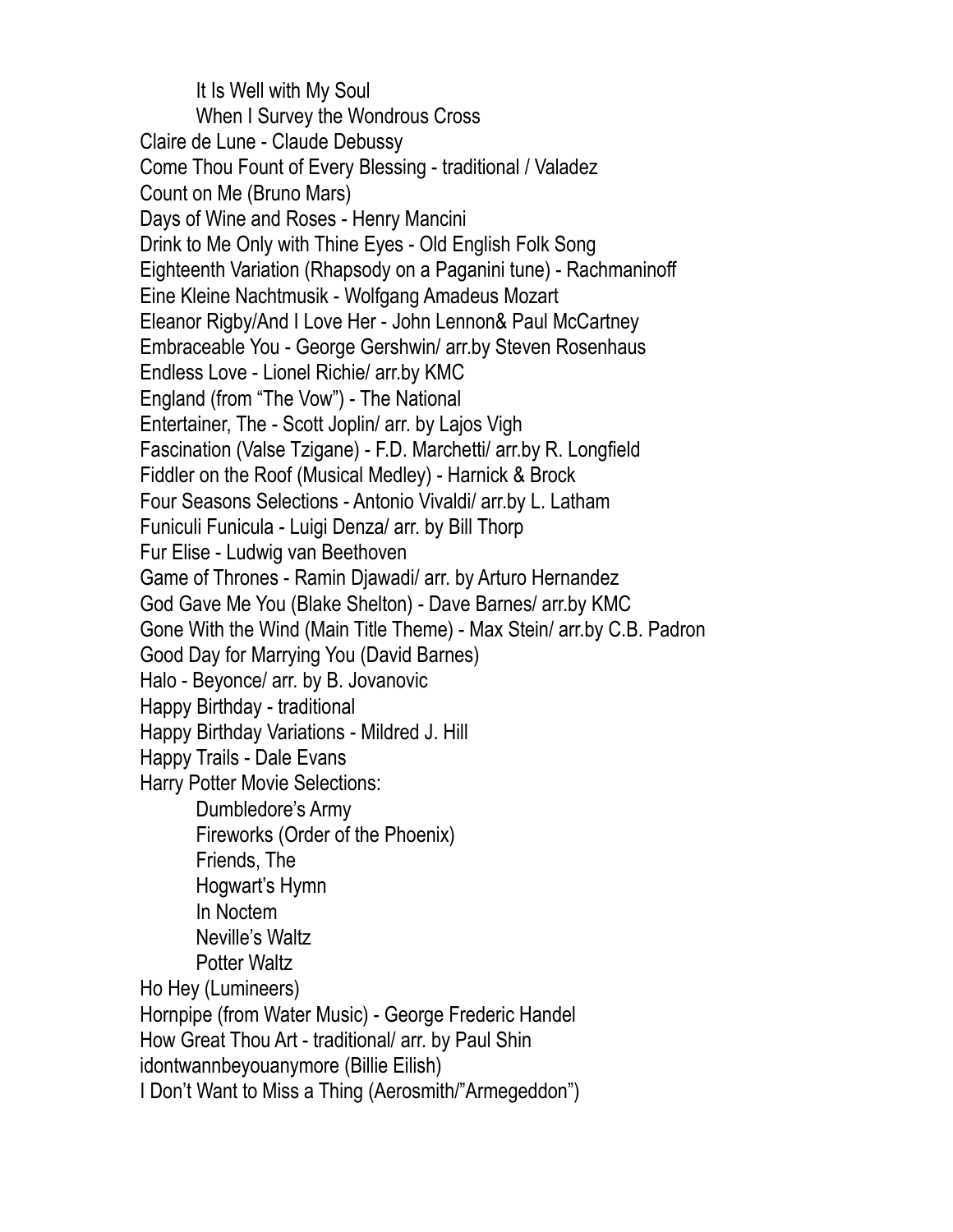I Left My Heart in San Francisco - Cross & Cory I'll See You Again - Noel Coward I See the Light (Mandy Moore - from "Tangled") It is Well with My Soul - Philip Bliss I Will Always Love You - Dolly Parton/ arr.by R. Longfield Jesu, Joy of Man's Desiring - Johann Sebastian Bach Killarney - M.W. Balfe/ arr.by Alfred Pochon Kiss the Girl (from "The Little Mermaid") - Alan Menken/ arr.by KMC Lady - Lionel Richie/ arr.by Wm. Atkerson Lady Gaga Hit Mix - arr. by Larry Moore La Cinquantaine - J. Marie La Rejouissance (from Royal Fireworks) - George Frederic Handel Largo (from "Xerxes") - George Frederic Handel Las Manaitas (Mexican Happy Birthday Song) La Vie En Rose - Louiguy/ arr.by KMC Lord's Prayer, The - Albert Malotte/ arr.by John Moss Loure (from Third Cello Suite) - Johann Sebastian Bach Love Again (Dua Lipa) Lovely (Billie Eilish) Love of My Life (Queen) Lullabye (Goodnight My Angel) - Billy Joel Make You Feel My Love - Bob Dylan/ arr.by KMC Magnificent Seven, The - Elmer Bernstein Man I Love, The - George Gershwin March Militaire - Franz Schubert/ arr.by B.C.Turner Marry You (Bruno Mars) - arr. by KMC Mary Poppins Medley - Sherman Meditation (from Thais) - Jules Massenet Memory Lane - de Silva Million Dreams, A - Pink (from "The Greatest Showman") Minuet - Luigi Boccherini Minuet (from Quartet in Eb Major) - Dittersdorf Minuet (from Quartet in D minor) - Franz Josef Haydn Minuetto - Luigi Boccherini/ arr.by Alfred Pochon Moment Musical - Franz Schubert Moon River - Johnny Mercer & Henry Mancini Music of the Night, The (from "Phantom of the Opera") - Andrew Lloyd Webber My Heart Will Go On ("Titanic" Love Theme) - J. Horner/ arr.by L.Moore Nadia's Theme (Theme from the Young and the Restless) Never on Sunday - Towne/Hadjidkis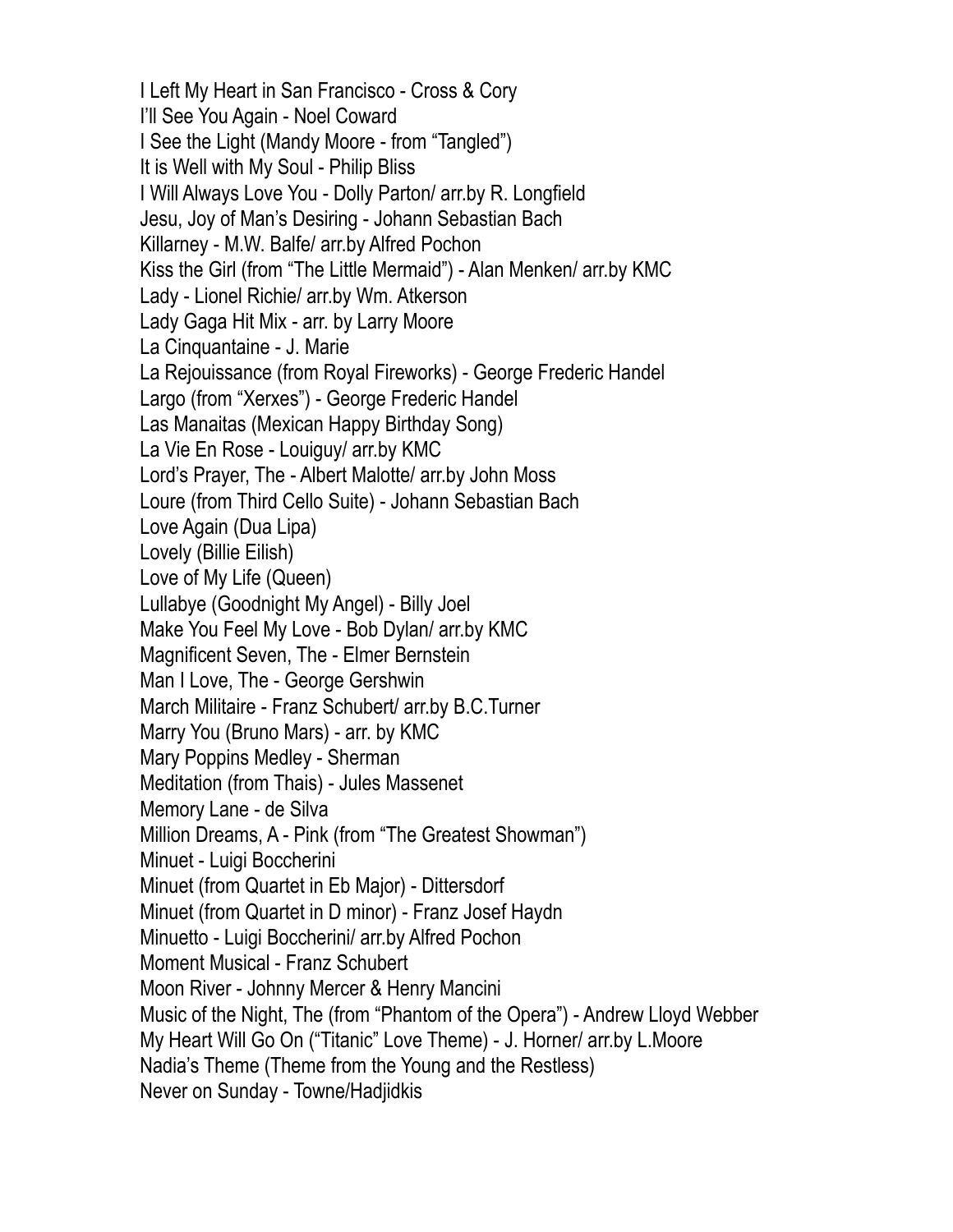Ode to Joy - Ludwig Van Beethoven O Mio Babbino Caro (from "Gianni Schicchi") - Giacomo Puccini Palladio (Allegretto) - Karl Jenkins Panis Angelicus - Cesar Franck Pizzicato Polka - Johann & Josef Strauss/ arr.by Bill Thorp Pizzicato Polka - Leo Delibes/ arr.by B.C.Turner Prayer - Cesar Franck Prayer, The (from "Quest for Camelot") - Sager & Foster/ arr.by Padron Rondeau - Jean-Joseph Mouret Rondo Alla Turca - Wolfgang Amadeus Mozart Rose, The - Amanda McBroom /arr. by Tony Esposito Santa Lucia (Barcarola) - Teodoro Cottrau Scottish Dances - arr.by Alfred Pochon Sentimental Journey - Bob Horner Serenade - Franz Josef Haydn Serenade - Franz Schubert/ arr. by Wm. Zinn Sheep may Safely Graze (from Cantata #208) - J. S. Bach Sinfonia - Georg Philipe Telleman Sleeper's Awake - Johann Sebastian Bach Someone to Watch Over Me - George Gershwin arr. by Tony Esposito Something Just Like This (Chainsmokers & Coldplay) Somewhere, My Love (Lara's Theme from "Dr. Zhivago") - Maurice Jarre/KMC Somewhere Out There (from "An American Tail") - J. Horner/ arr.by C.Custer Song Without Words - Felix Mendelssohn Stay (Rihanna) Summer Knows, The (from "Summer of 42") - Michel Legrand/ arr. by Jeff Sultanof Take Me to Church - Hozier-Byrne Take On Me (a Ha) Tango (Por Una Cabeza) - Carlos Gardel / Alfredo La Pera Tea for Two - Vincent Youmans This Will Be An Everlasting Love (Natalie Cole) Thorn Birds Suite - Henry Mancini Thousand Years, A (from "Breaking Dawn" Twilight) - Hodges & Perri/ arr. by KMC Titanium (David Guetta) To A Wild Rose (from "Woodland Sketches") - MacDowell/ arr.by KMC Traumerei (Dreaming "Scenes from Childhood") - Robert Schumann Trumpet Tune - Henry Purcell Trumpet Voluntary - Jeremiah Clarke Turning Page (Bella's Wedding Song - from Twilight Saga) Turn, Turn, Turn (Bk.of Ecclesiastes) - Pete Seeger/ arr. by KMC